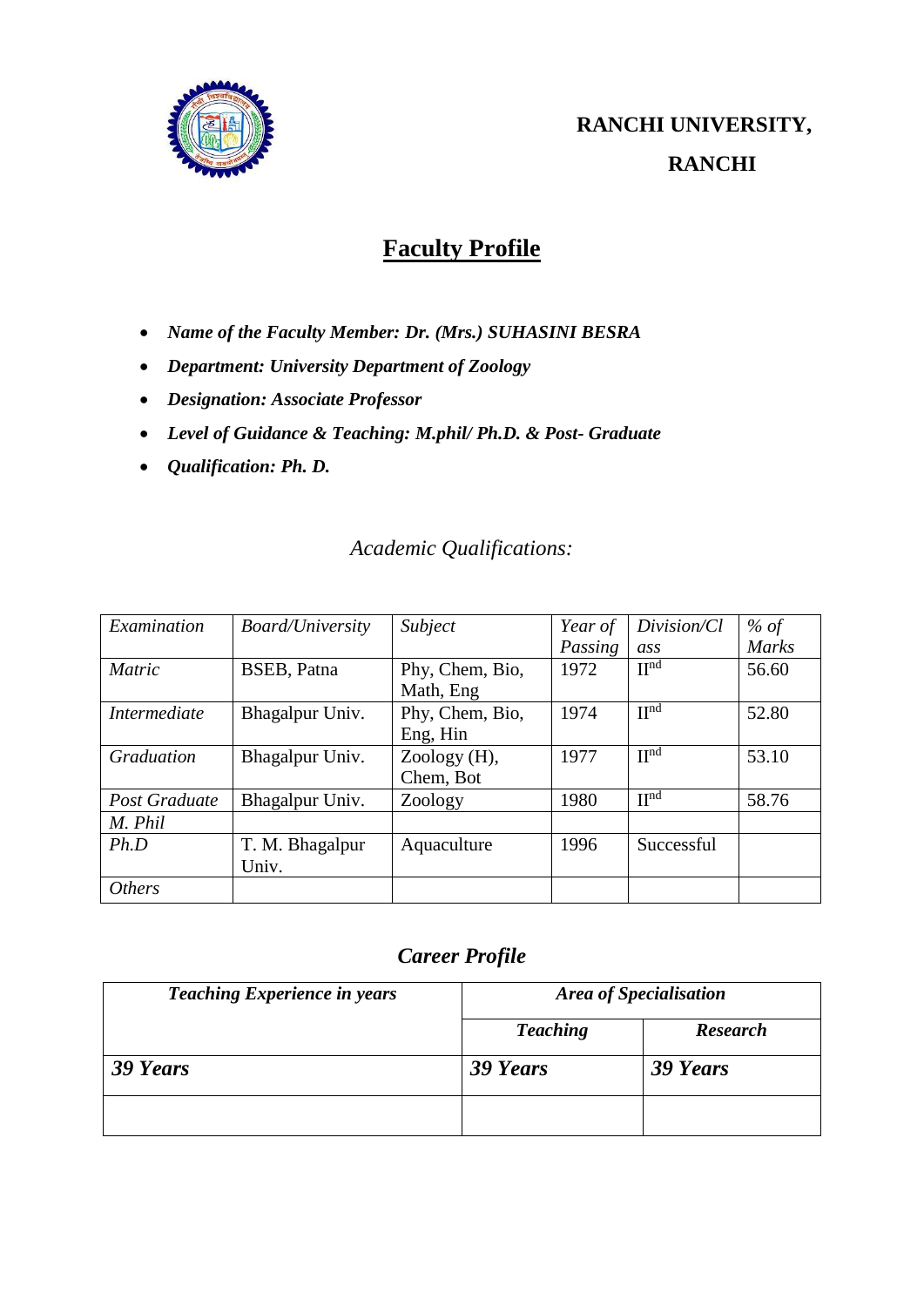# *Research Guidance: M.Phil /Ph.D. /D.Sc. /D. Litt (May 2017 to till date):*

| S. No.             | Name of<br>Research<br><b>Scholar</b>      | Registration<br>No. & Date | Topic of research work                                                   | Present Status (No.<br>of $Ph.D.$<br><i>awarded/ongoing</i> ) |
|--------------------|--------------------------------------------|----------------------------|--------------------------------------------------------------------------|---------------------------------------------------------------|
|                    |                                            |                            | M. Phil.                                                                 |                                                               |
| 1.                 | <b>Chaudhry</b><br>Salmanuzza<br>man       | 11RCM0131<br>2018          | Studies on effects of unilateral<br>non- pregnant adult<br>albino rats   | Awarded                                                       |
| 2.                 | <b>Neha</b><br><b>Sharma</b>               | 0231349<br>2018            | Studies on effect of seawater on<br>in Tilapia mossambicus               | Awarded                                                       |
| 3.                 | <b>Sangeeta</b><br><b>Kumari</b>           | PG00584/2016<br>2018       | Effect of sea water<br>Clarias batrachus                                 | Awarded                                                       |
| 4.                 | Silva Kanta<br>Lakra                       | PG00582/2016<br>2018       | Studies on effect of  On<br>estrous cycle of albino rat                  | Awarded                                                       |
| 5.                 | <b>Bappa</b><br><b>Biswas</b>              | 12RCB0308<br>2019          | Bacteriological analysis of<br>different  areas of Ranchi<br>(Jharkhand) | Awarded                                                       |
|                    |                                            |                            | <b>Ph. D.</b>                                                            |                                                               |
| 1.                 | Dr. Sanjay<br><b>Kumar</b><br><b>Mahto</b> | S03349/95<br>02/03/2009    | Studies on mammalian wildlife<br>conservational aspects<br>(Jharkhand)   | Awarded (2018)                                                |
| 2.                 | Dr. Abha<br><b>Ekka</b>                    | 84432/95<br>04/03/2009     | Studies on distribution<br>Simdega district, Jharkhand.                  | Awarded (2017)                                                |
| 3.                 | Dr. Shiny E.<br>C. Kachhap                 | 0983855<br>09/07/2016      | Studies on extraction of<br>chitosan on albino rat<br>Rattus albus.      | Awarded (2020)                                                |
| $\boldsymbol{4}$ . | Dr.<br><b>Khushboo</b><br><b>Tigga</b>     | 142988/16<br>09/07/2016    | Studies on pharmaceutical<br>efficacies antidiabetic<br>properties.      | Awarded (2021)                                                |
| 5.                 | Dr. Kumari                                 | 0983825                    | Studies on biochemical<br>composition Sartoriana                         | Awarded (2021)                                                |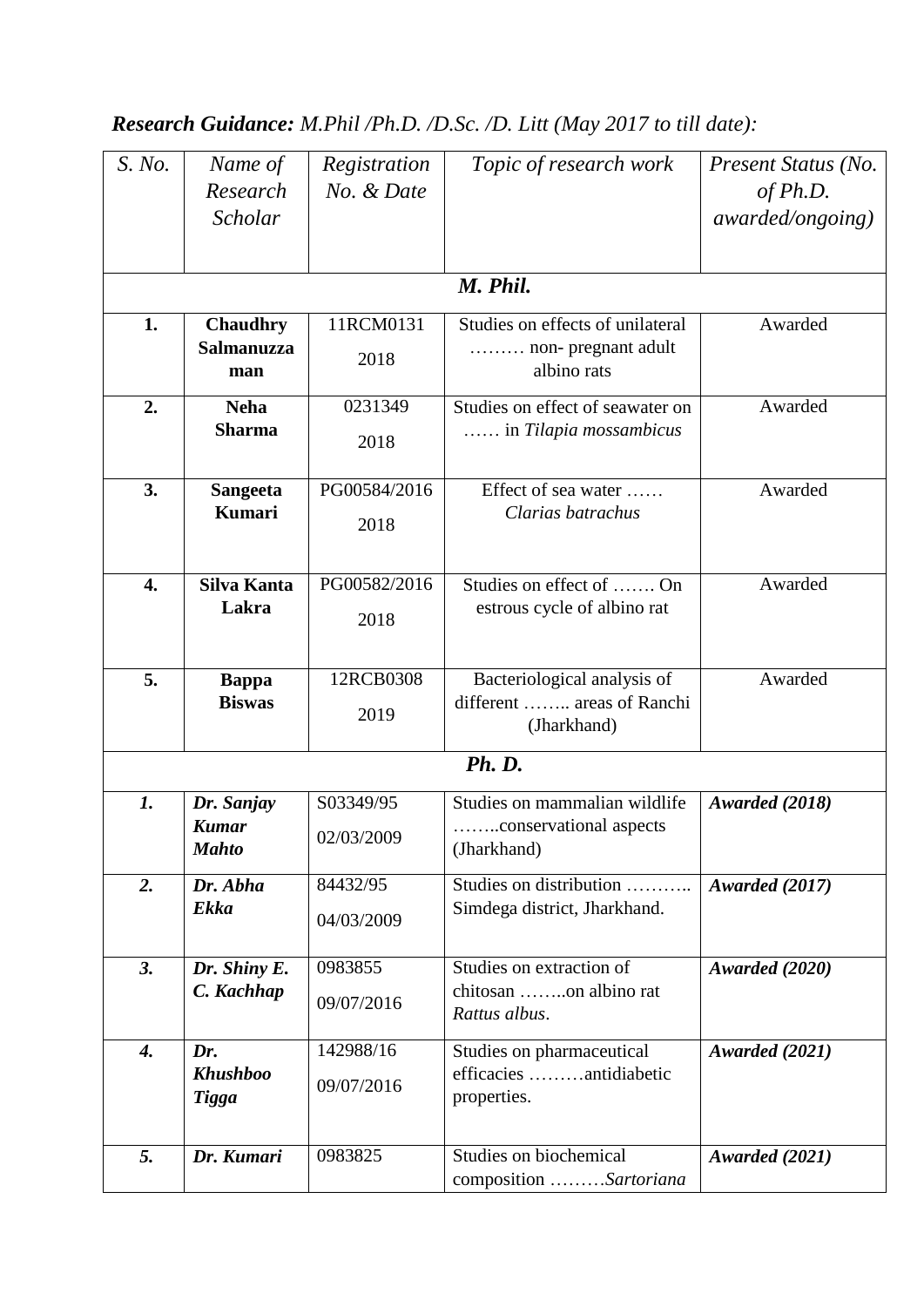|     | <b>Neetu</b>                           | 09/02/2017               | spinigera (Wood-Mason,<br>1871).                                                      |                         |
|-----|----------------------------------------|--------------------------|---------------------------------------------------------------------------------------|-------------------------|
| 6.  | Dr. Kanchan                            | 189516/17<br>09/02/2017  | Studies on biochemical<br>Bellamya bengalensis<br>(Jausseaume, 1886) of<br>Jharkhand. | Awarded (2020)          |
| 7.  | Mrs. Pulin<br><b>Kerketta</b>          | PG00070/90<br>24/07/2018 | Studies on antimicrobial<br>properties<br>Macrobrachium dayanum<br>(Henderson, 1893). | <b>Ongoing</b>          |
| 8.  | Md. Amzad<br><b>Khan</b>               | 11RCM0137<br>18/12/2018  | Studies on effects of<br>thyroid function in<br>albino rats.                          | <b>Ongoing</b>          |
| 9.  | Ms. Priyanka<br>Kujur                  | 135191/18<br>21/12/2018  | Studies on toxic effects of<br>Chlorpyrifos special<br>emphasis on liver and kidney.  | <b>Thesis Submitted</b> |
| 10. | Mrs.<br>Deepshikha<br><b>Samdershi</b> | 135190/19<br>12/03/2019  | Studies on immunomodulatory<br>Cyclophosphamide-<br>induced toxicity in albino rats.  | <b>Ongoing</b>          |

# *Books authored/Edited/Co-Author Chapter in Book (May 2017 to till date): NA*

| Name of Books   Subject   Sole or $Co-$   ISBN | Author | Date of<br>Publication   Publishers | Name of |
|------------------------------------------------|--------|-------------------------------------|---------|
|                                                |        |                                     |         |

## *Number of Research papers published in Journals/Periodical (May 2017 to till date): 29*

| Sr. No. | Title with page Nos.                                                       | <b>ISSN</b> | Name of Journal   | Date of<br>Publication |
|---------|----------------------------------------------------------------------------|-------------|-------------------|------------------------|
|         | Effect of body weight<br>Sartoriana spinigera<br>(Wood-Mason, 1871); 47-52 | 0973-7057   | <b>Biospectra</b> | March, 2017            |
| 2.      | Improvement in HDL<br>freshwater crab<br>Sartoriana spinigera to           | 0973-7057   | <b>Biospectra</b> | March, 2017            |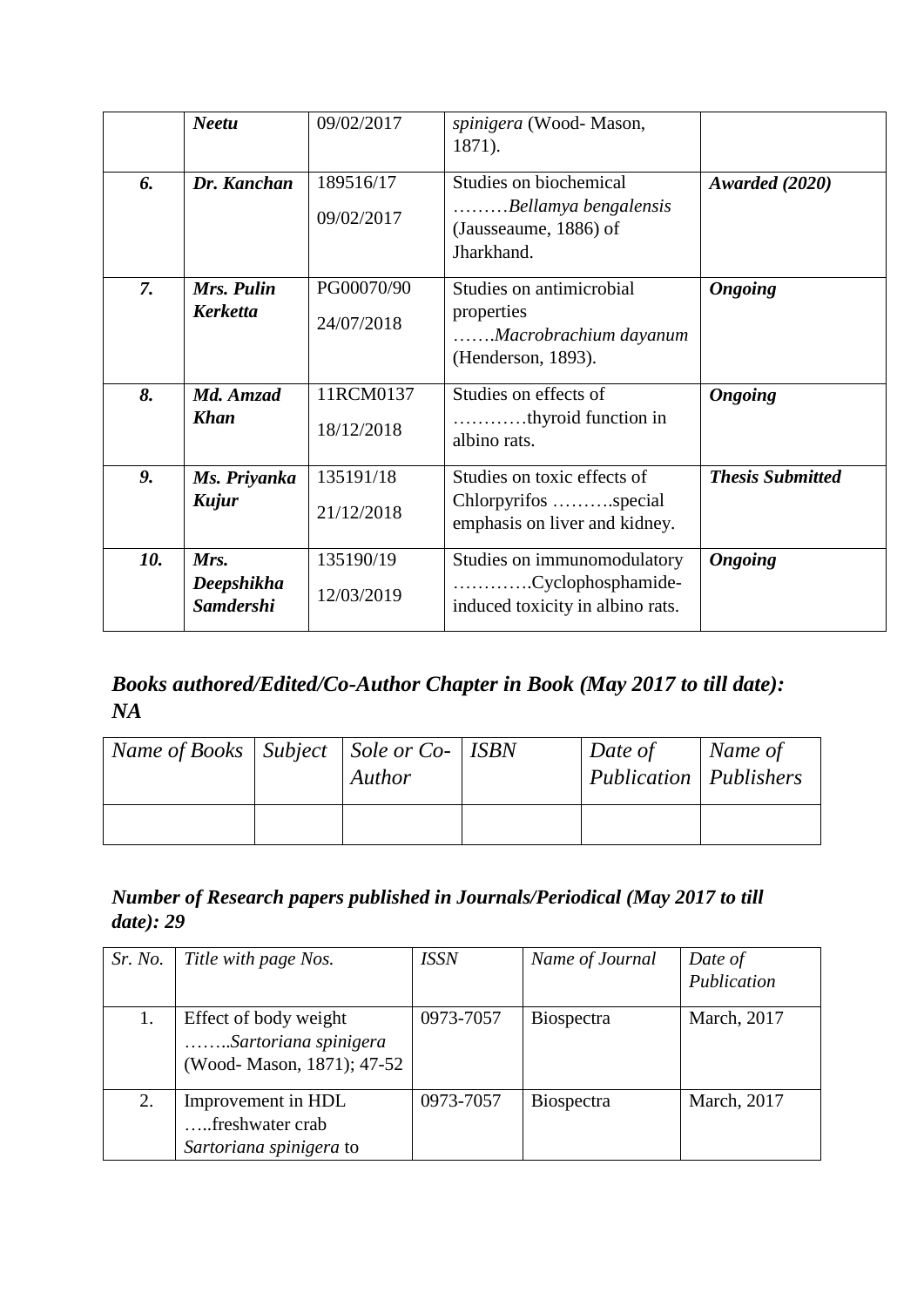|     | albino rats; 39-42                                                                          |           |                     |                               |
|-----|---------------------------------------------------------------------------------------------|-----------|---------------------|-------------------------------|
| 3.  | Effect of body size on<br>biochemical  Bellamya<br>bengalensis (Jousseaume,<br>1886); 57-60 | 0973-7057 | Biospectra          | March, 2017                   |
| 4.  | <b>Biochemical composition</b><br>with special reference<br>to glucose; 147-150             | 2319-4227 | <b>RUJOST</b>       | July, 2017                    |
| 5.  | Biochemical properties of<br>stress  with special<br>reference to body size; 151-<br>154    | 2319-4227 | <b>RUJOST</b>       | July, 2017                    |
| 6.  | Effect of dietary chitosan<br>on food intake of<br>Albino rats; 143-146                     | 2319-4227 | <b>RUJOST</b>       | July, 2017                    |
| 7.  | Effect of dietary chitosan<br>of liver in albino rats;<br>99-102                            | 0973-7057 | Biospectra          | December, 2017                |
| 8.  | Comparative analysis of lipid<br>Sartoriana<br>spinigera; 107-110                           | 0973-7057 | Biospectra          | December, 2017                |
| 9.  | Comparative study of<br>calcium  with<br>reference to body size; 103-<br>106                | 0973-7057 | Biospectra          | December, 2017                |
| 10. | Antibacterial activity of<br>chitosan  against<br>human pathogens; 111-114                  | 0973-7057 | Biospectra          | December, 2017                |
| 11. | Antibacterial effect of mucus<br>On human pathogens;<br>139                                 | 2279-0489 | <b>GENIUS</b>       | FEBRUARY-<br><b>JULY-2018</b> |
| 12. | Decreasing effect of chitosan<br>by cholesterol fed<br>albino rats; 38                      | 2279-0489 | <b>GENIUS</b>       | FEBRUARY-<br><b>JULY-2018</b> |
| 13. | Antibacterial susceptibility<br>Sartoriana spinigera;<br>79-87                              | 2279-0489 | <b>GENIUS</b>       | FEBRUARY-<br><b>JULY-2018</b> |
| 14. | <b>Extraction</b> and<br>characterization of chitosan                                       | 0972-0030 | J. Exp. Zool. India | 2018                          |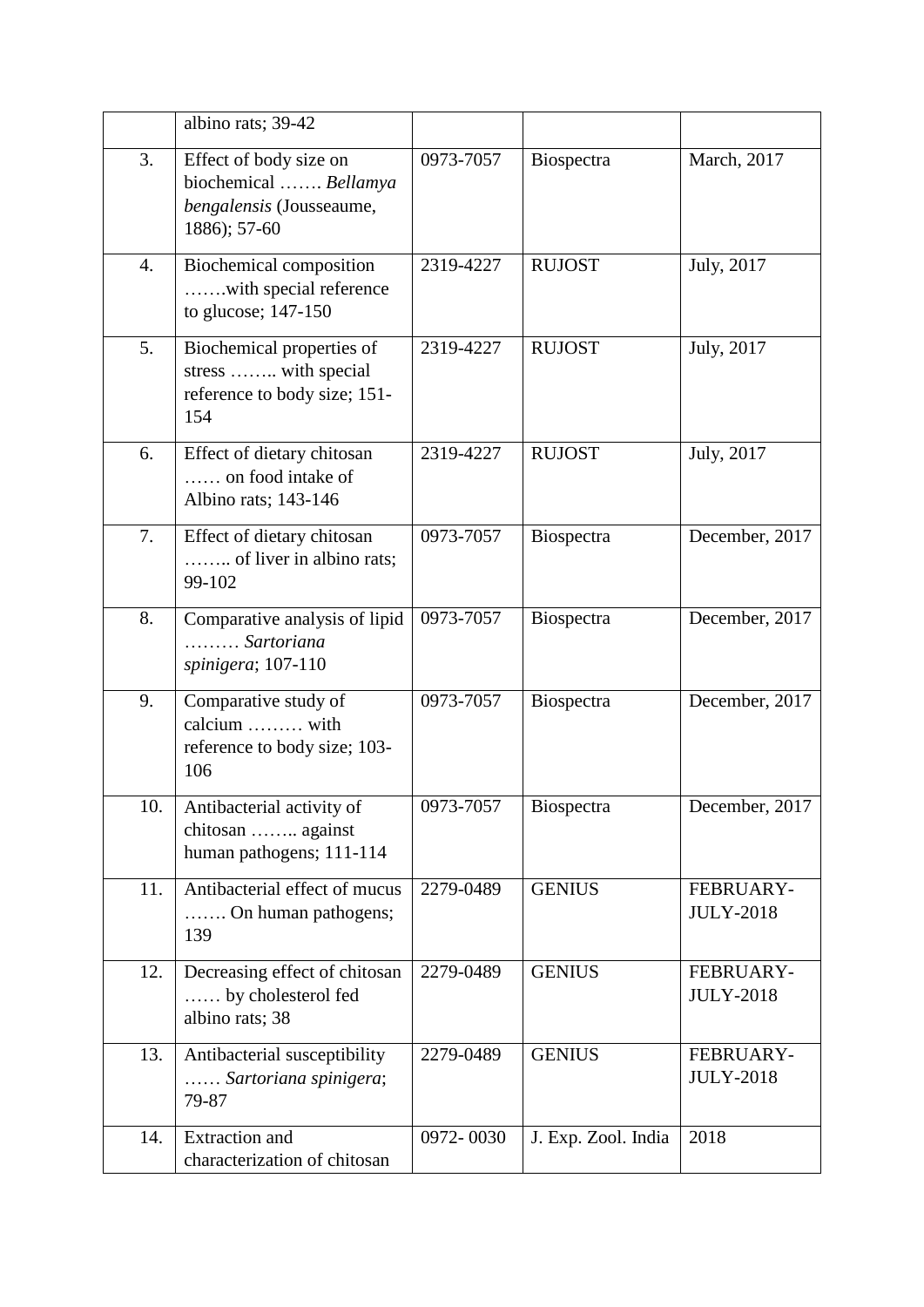|     | of Jharkhand; 963-966                                                                  |           |                                                                      |                      |
|-----|----------------------------------------------------------------------------------------|-----------|----------------------------------------------------------------------|----------------------|
| 15. | Investigation of inhibition of<br>Sartoriana<br>spinigera (Wood-Mason,<br>1871); 13-16 | 0973-7057 | Biospectra                                                           | March, 2019          |
| 16. | Pharmacological screening<br>of Achyranthes aspera<br>in male albino rats; 214-218     | 2394-7780 | International<br>Journal of<br>Advance and<br>Innovative<br>Research | April- June,<br>2019 |
| 17. | Freshwater edible crab<br>against clinical<br>pathogens; 70-73                         | 2394-7780 | International<br>Journal of<br>Advance and<br>Innovative<br>Research | April- June,<br>2019 |
| 18. | Compensatory ovarian<br>changes  in albino rats;<br>80-84                              | 2394-7780 | International<br>Journal of<br>Advance and<br>Innovative<br>Research | April- June,<br>2019 |
| 19. | Pharmacological exploration<br>of chitosan  its anti-<br>arthritic activity; 7-12      | 0972-6683 | Proc. Zool. Soc.<br>India.                                           | 2019                 |
| 20. | Toxic effects on<br>histopathology<br>chemotherapeutic drug; 941-<br>944               | 0972-0030 | J. Exp. Zool. India                                                  | 2019                 |
| 21. | Antibacterial activity of<br>muscle  on human<br>pathogens; 1203-1205                  | 0972-0030 | J. Exp. Zool. India                                                  | 2019                 |
| 22. | Determination of LC50<br>exposed to chlorpyrifos;<br>1059-1061                         | 0972-0030 | J. Exp. Zool. India                                                  | 2019                 |
| 23. | In-Vitro Hyaluronidase<br>inhibition  Sartoriana<br>spinigera; 1229-1233               | 0972-0030 | J. Exp. Zool. India                                                  | 2019                 |
| 24. | Histopathological study on<br>spleen of adult albino<br>rats; 87-92                    | 0973-7057 | Biospectra                                                           | September,<br>2019   |